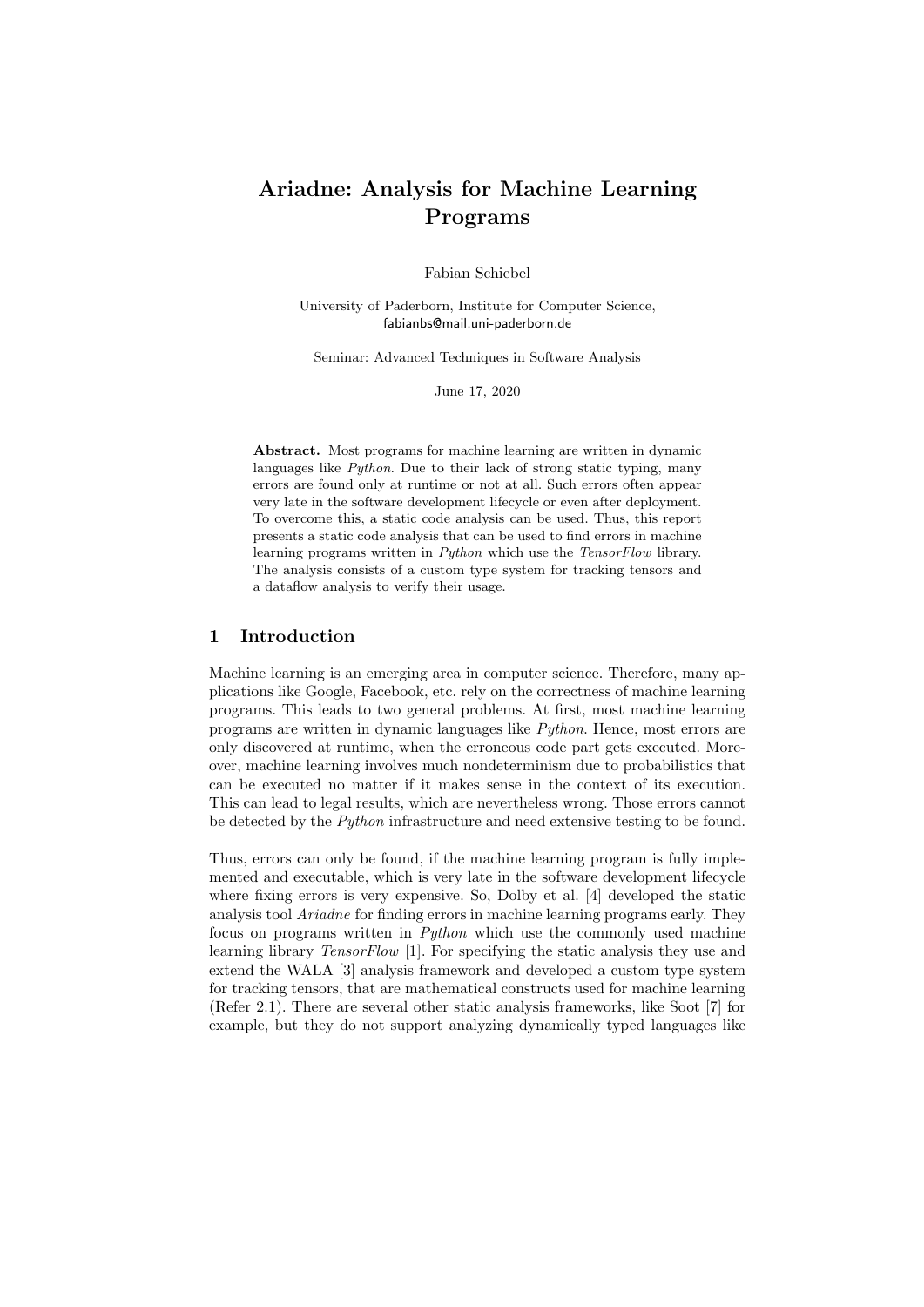Python. In contrast, WALA supports efficient and precise analysis of JavaScript code. Hence, Dolby et al. [4] extend the existing WALA framework to support a subset of Python that is used for writing machine learning programs.

In the following sections, necessary background information is given (2) and after that the approach of Dolby et al. [4] is presented in detail.

# 2 Background

To understand the concepts of the presented static analysis Ariadne, some background information is required. This section summarizes the most important background aspects.

## 2.1 TensorFlow

TensorFlow [1] is a widely used framework for writing machine learning programs in various languages e.g. Python. A commonly used tool in TensorFlow are socalled tensors. They are mathematical constructs, very similar to n-dimensional matrices. Among other features, *TensorFlow* offers many possibilities to compute with tensors, for example to change the dimensions using the reshape operation or to add tensors together, convert them to an array, and others.

## 2.2 WALA

T.J. Watson Libraries for Analysis (WALA) [3] is a framework written in Java which provides static code analysis solvers for analyzing programs written in an intermediate representation (WALA IR). WALA already provides an API to convert source code from several programming languages e.g. Java, JavaScript, etc. into WALA IR and thus to analyze programs written in those languages.

To analyze the IR, WALA provides interprocedural dataflow analyses using an extension of the IFDS framework [9] which makes it precise and high performant. Furthermore, it provides several helper analyses like pointer analysis and callgraph analysis. The helper analyses' results can be used by the IFDS solver to enhance the precision of the dataflow analysis results.

## 2.3 Pointer Analysis

Pointer analysis is used to decide whether two variables may refer to the same object in memory, i.e. they alias. If two variables x and  $y$  alias, then every change in  $x$  will be automatically reflected in  $y$  and vice versa. Moreover, every dataflow into  $x$  also implicitly flows into  $y$ ; thus dataflow analyses need to have pointer information in order to be sound.

Unfortunately, pointer analysis is not distributive which makes it impossible to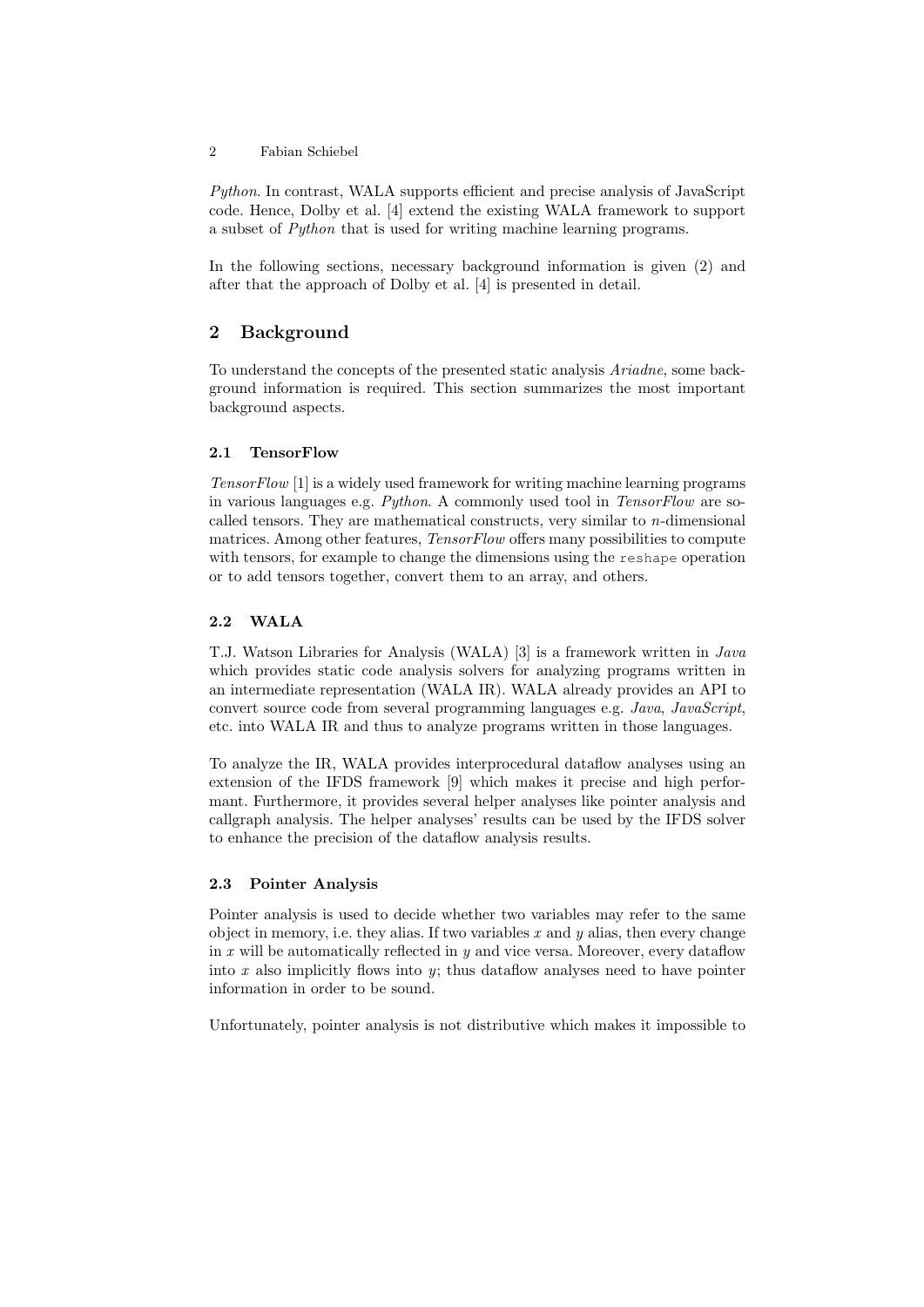use efficient analysis frameworks like IFDS [9] directly. So, many pointer analyses use information from the language's type system to reduce the problem space, as variables of incompatible types cannot alias. However, in dynamic languages like  $Python$ , those optimizations cannot be applied directly, since the type of a variable is only available at runtime.

#### 2.4 Callgraph Analysis

Call graph analysis is very similar to pointer analysis, but it focuses on resolving dynamic callsites. Any interprocedural dataflow analysis eventually needs to deal with function calls. It mostly does so by resolving the callee function, analyzes it and then uses the results to compute the dataflow facts in the caller. Hence, it is necessary to be able to find all callee functions even if the callsite contains a virtual method which may get overwritten by subclasses in an object oriented environment.

In Python, callgraph analysis is particularly difficult because there are not only virtual functions, but also mutable function-pointers and higher-order functions. Moreover, most callgraph construction algorithms use the language's static type system to make the callgraph more precise and to speedup the analysis. However, as for pointer analysis, this is hard for dynamically typed languages like Python.

## 3 Ariadne

This section explains the static code analysis Ariadne in detail. It starts with a description on how Python programs are mapped to the WALA framework, followed by the definition of the tensor typesystem and finally the dataflow analysis.

To explain how these constructs work, a shortened version of the example program (refer Listing 1.1) from the paper [4] is used. The main functionality of this program snippet is the reshape operation at the bottom. It takes a tensor and transforms it to a new shape while preserving the total size. In order to correctly perform this operation, the input tensor x needs to be compatible with the shape parameter  $[-1, 28, 28, 1]$ .

Since Python is a dynamically typed language, this requirement can only be checked by the developers by carefully reading the comments. The goal of the analysis is, to automatically verify that this reshape operation (and other TensorFlow APIs) is legal on all execution paths.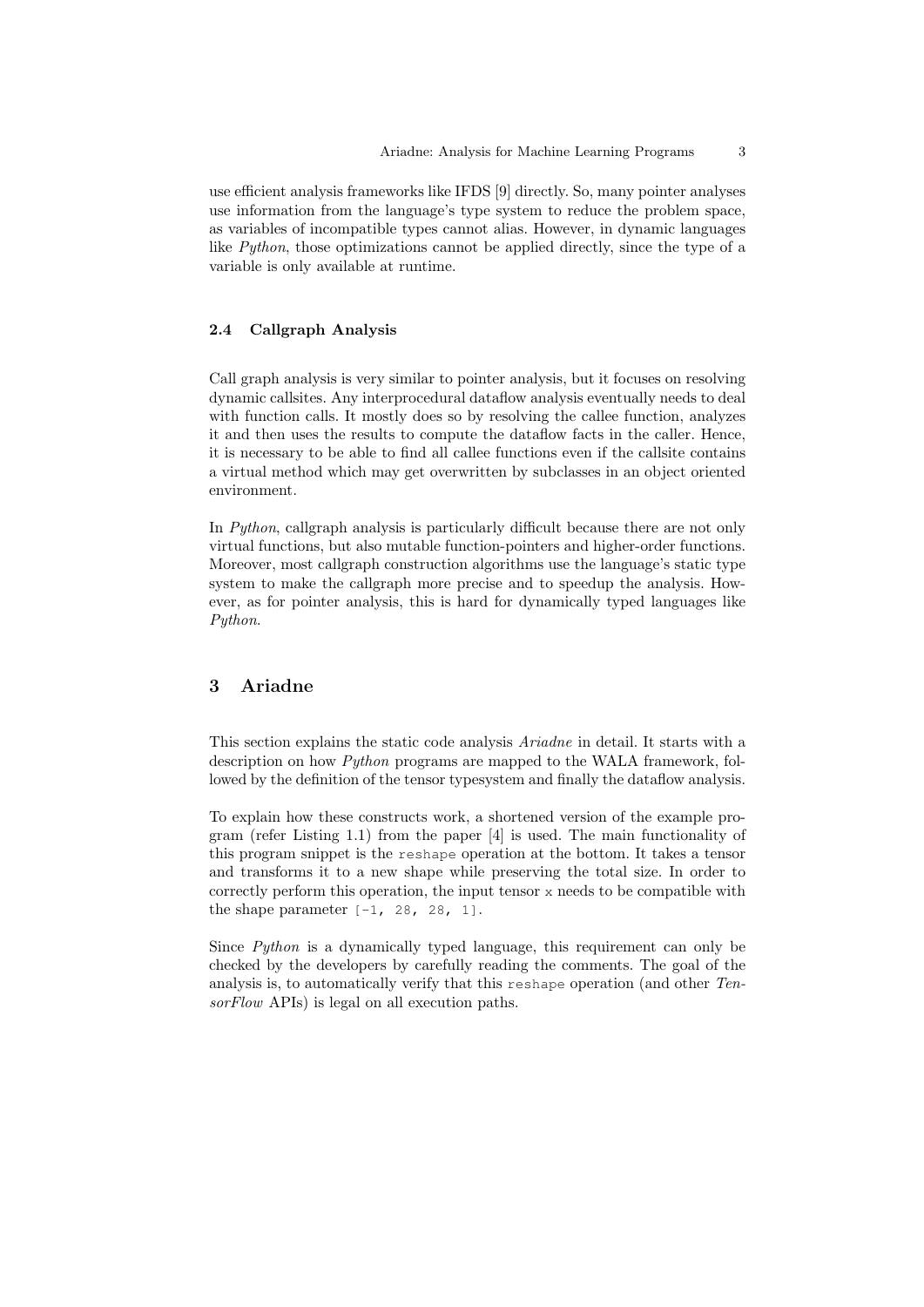Listing 1.1. Example: Snippet of a program training for image recognition

```
import tensorflow as tf
...
def conv_net(x_dict, n_classes, dropout, reuse, is_training):
# Define a scope for reusing the variables
with tf.variable_scope('ConvNet', reuse=reuse):
x = x\_dict['images']# MNIST data input is a 1-D vector of
# 784 features (28*28 pixels)
# Reshape to match picture format
# [Height x Width x Channel]
# Tensor input become 4-D:
# [Batch Size, Height, Width, Channel]
x = tf.reshape(x, shape=[-1, 28, 28, 1])...
```
### 3.1 Mapping Python to WALA

For being able to analyze Python programs with WALA, the program under analysis first needs to be transformed into a representation which WALA can work with. This representation is the WALA Intermediate Representation and can be automatically generated from a WALA interface called Common Abstract Syntax Tree (CAst). So, the Python program must first be converted to an equivalent CAst representation which then gets automatically transformed to WALA IR. The CAst interface is written in *Java*. Luckily, there exists a *Python* interpreter Jython [6] written in Java. So Dolby et al. [4] use Jython to parse the *Puthon* program under analysis and transform the *Juthon* AST to the CAst interface.

This transformation is often very easy, because the most constructs like **if**, **for**, etc. are already directly representable in CAst with special nodes. However, some Python constructs like **import** statements are not directly representable in the CAst, so Dolby et al. [4] extended the CAst with custom nodes representing those constructs.

Finally, WALA does not perform the analysis directly on the CAst, but on an intermediate representation (IR). So, before starting the analysis, WALA transforms the input CAst to its IR. Since the CAst of the Python program under analysis contains custom nodes and since other constructs have special semantics, Dolby et al. [4] needed to extend the WALA IR too. Especially method calls were hard to model. This is, because in *Python* methods are assignable objects even if they are bound to a receiver object. To resolve this, the authors have used so called trampoline instructions to create a function-pointer which captures the **self** reference.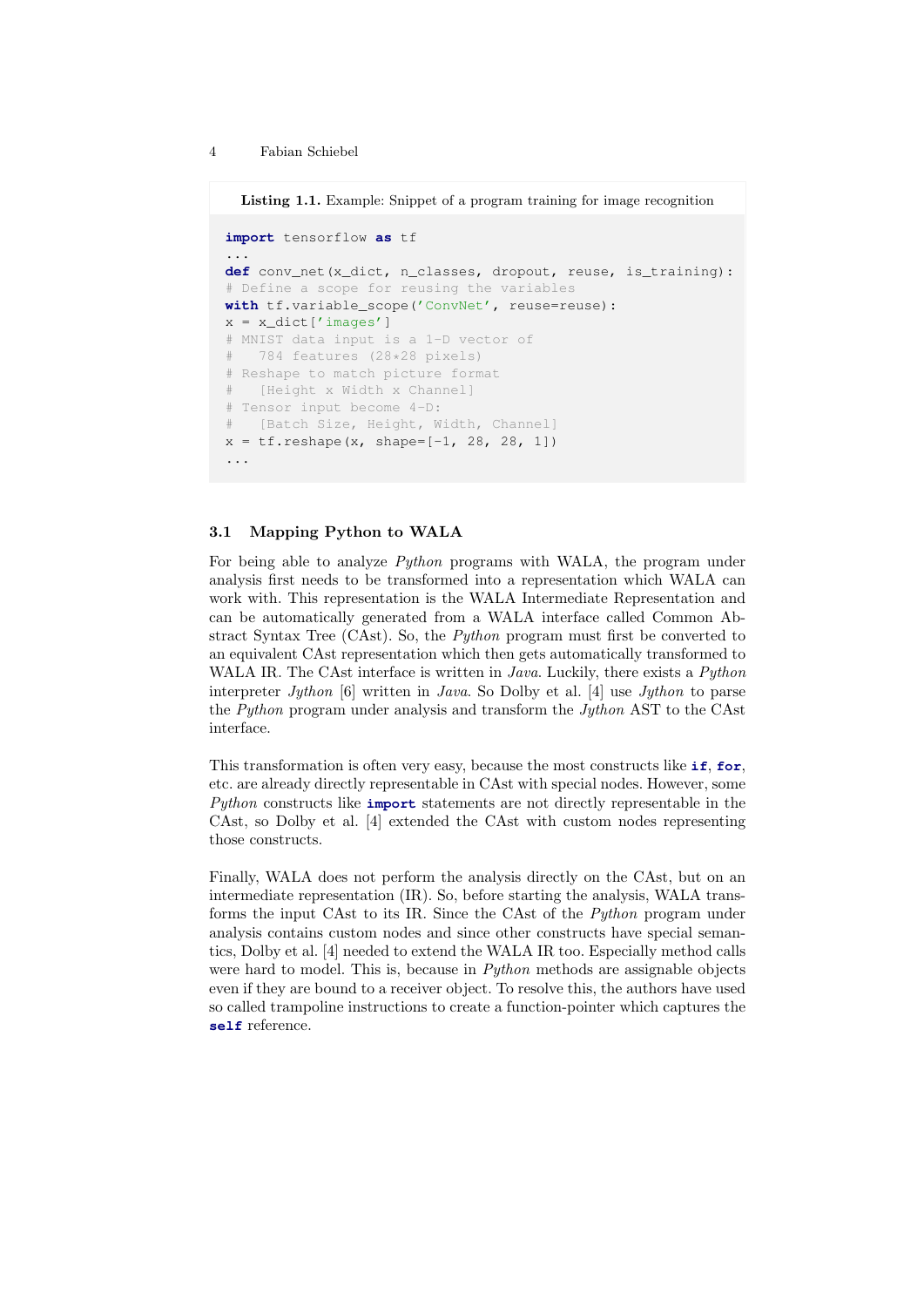**Listing 1.2.** Different ways of calling a function in  $Python$  (vgl. [4])

```
class Foo:
  def f(self, x):
    ...
x = Foo()# Call x.f the normal way
x.f(3)
# Call x.f through a function-pointer
y = x.fy(3)
# Call x.f explicitly
Foo.f(x, 3)
# Reassign x.f and call it explicitly
x.f = Foo.fx.f(x, 3)
```
In the example 1.2, the first two calls would be represented in the WALA IR by calling the trampoline which automatically binds **self** to x. The last two calls instead would be represented by calling the normal non-trampoline function Foo.f.

#### 3.2 Tensor Typesystem

To enable a dataflow analyses of Python programs that use the TensorFlow framework, the analysis needs to understand, what variables hold tensors and which dimensions those tensors have. Thus, Dolby et al. [4] developed a type system for *Python* which is specialized on tensors.

The types  $\pi$  are defined inductively with the normal *Python* types as base case including record types and function types. Then the term  $[d_1, \ldots, d_n \text{ of } \pi]$  defines a tensor type with elements of type  $\pi$  and the dimensions  $d_1, \ldots, d_n$  for a  $n \in \mathbb{N}$ 

In the example  $(Listing 1.1)$ , the variable x after the assignment

 $x = x$  dict ['images'] is of the tensor type  $[batch, y(28) * x(28)$  of channel] provided that the parameter x\_dict is of a record type  ${images : [batch, y(28) *]}$  $x(28)$  of channel]. Here, batch and  $y(28) * x(28)$  are the two tensor dimensions and channel is a numeric type. The second dimension is special in that it is composed of two other dimensions  $y$  and  $x$  which are both of length 28.

As shown in the example, each dimension can be attached with an optional label; in this case *batch*,  $x$  and  $y$ . This label can be used to give each dimension a meaning in order to prevent unintentional reordering of dimensions.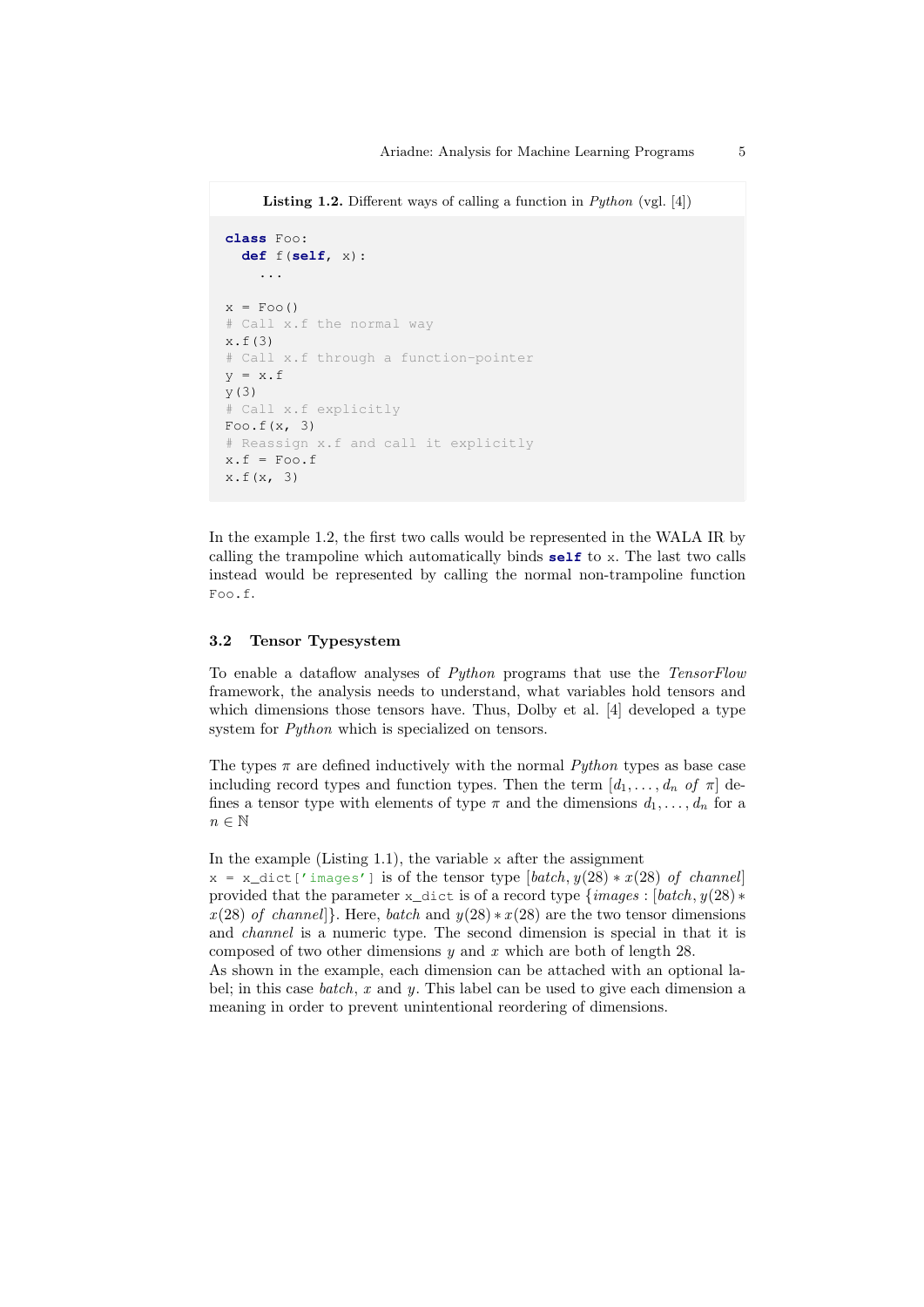This enables the analysis to verify that the operation

 $x = tf.\n *reshape* ( $x$ ,  $shape = [-1, 28, 28, 1])$  is valid and correctly decom$ poses the second dimension resulting in  $[batch, x(28), y(28), 1 \text{ of channel}]$  as type for x after the reshape operation. Would the shape instead be  $[-1, 28, 29, 1]$ , the types would not match, since the original size of the second dimension is  $28 \cdot 28 = 784$  which does not equal the total size of the new decomposed dimensions  $28 \cdot 29 \neq 784$ .

Finally, the type system contains an artificial  $\top$  type which is used for all irrelevant types. Variables of type  $\top$  are ignored by the dataflow analysis.

#### 3.3 Dataflow Analysis

The actual analysis consists of several parts. It starts with a WALA callgraphand pointer analysis which produce a dataflow graph  $\mathfrak{G}$ . Its nodes V are the set of program variables. Two nodes  $x, y \in V$  are connected by an edge, iff there is a dataflow from y to x, denoted by  $x \prec y$ . Additionally, the dataflow graph contains points-to information  $S(v)$  for each variable  $v \in V$  representing all objects which can be held by  $v$ .

This dataflow graph is used to define the typing analysis which assigns every variable  $v \in V$  a set of possible types  $T(v)$ . The analysis considers several cases: For input variables, e.g. function parameters, the type cannot be deduced, so it must be declared explicitly. Those type information are the seeds of the analysis. Of course, type information propagates with every dataflow. Thus, given two variables  $x, y \in V$  with a dataflow  $x \prec y$ . Then x can only be of a type which is valid for y. Hence, it holds  $T(x) \subseteq T(y)$ 

Finally, the analysis needs to deal with the library calls into TensorFlow, e.g. calls to reshape, etc. The problem is that usually, the source code of TensorFlow is not available to the analysis. So, the analysis needs to model each relevant API function of *TensorFlow* explicitly. Given the example in Listing 1.1, there is a call to the TensorFlow function reshape.

To model the influence of reshape on the typing analysis, it is necessary to define which tensor types can be reshaped into which other types. Let  $t_1, t_2$  be tensor types. Then it holds  $t_1 \doteq t_2$ , if and only if tensors of type  $t_1$  can be reshaped to tensors of type  $t_2$ . Assuming, the second argument to the reshape operation represents a tensor type, its influence on the typing analysis can be defined as follows: Let  $x \in V$  be a tensor variable which is used as first argument to a call to reshape with dimension argument z and  $y \in V$  a variable with a dataflow from the result of the reshape operation to  $y (y \prec \text{reshape}(x, z))$ . It can be observed that the new tensor shape can be deduced from the second argument  $z$ ; concretely, from its possible values  $S(z)$ . So it holds  $T(y) \subseteq \{t \in S(z) \mid T(x) = t\}.$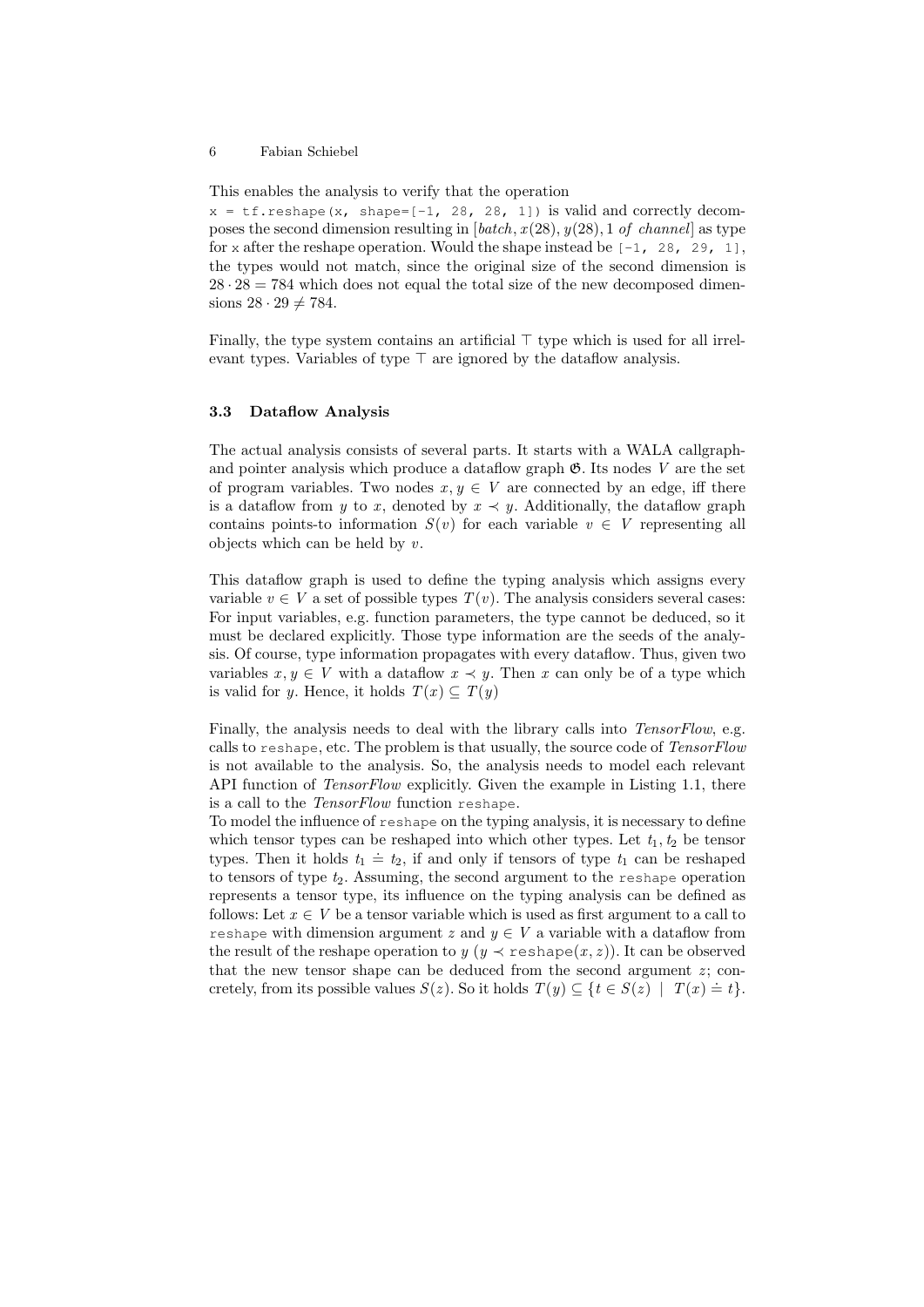# 4 Evaluation

Dolby et al. [4] have modeled the TensorFlow functions reshape, conv2d, conv3d and placeholder in their dataflow analysis. To check whether the tool Ariadne works as expected, they tested it on six Python programs for image recognition.

It turned out that Ariadne was able to analyze all of these programs and verified that they used the analyzed TensorFlow APIs correctly. The analysis did not give any false positives, so it was very precise. However, they do not make any assumptions on the false negative rate which is probably very high as Ariadne was only modeled for a very small fraction of the TensorFlow API.

Furthermore, Dolby et al. [4] were able to run the analysis in only a few seconds. Hence, Ariadne works very well on the parts it was modeled for.

## 5 Related Work

There are several tools which provide static analyses of Python programs. Most of them, like Pylint [2] only perform code quality checks and do not perform a whole-program analysis.

Furthermore, there is one tool  $Python$  Taint  $[8]$  which can run dataflow analyses for finding security vulnerabilities in Python code. However, their interprocedural analysis is highly unsound because they perform function resolution by name rather than by function pointers, as is done in Ariadne.

Moreover, the tool Nagini [5] can automatically verify non-trivial properties of Python programs that are annotates with special assert statements. Those statements are used to formulate pre- and postconditions of functions and loop invariants. Unlike *Ariadne*, *Nagini* requires the whole program to be type annotated, but does not support tensor types. So it covers different uses cases than Ariadne.

There are also other tools for static analysis, but they use machine learning in order to implement the analysis, instead of analyzing machine learning code.

## 6 Conclusion

Dolby et al. have developed a static analysis to statically typecheck *Python* programs that use the machine learning framework TensorFlow. For this analysis, they first modeled the syntax and semantics of Python programs in the WALA IR. They created a custom type system for tracking tensors in Python and finally defined the actual dataflow analysis.

They have evaluated the analysis on several machine learning programs and verified (for a small subset of the TensorFlow API) that these programs used the APIs correctly. As the analysis was very precise and efficient, it can be said